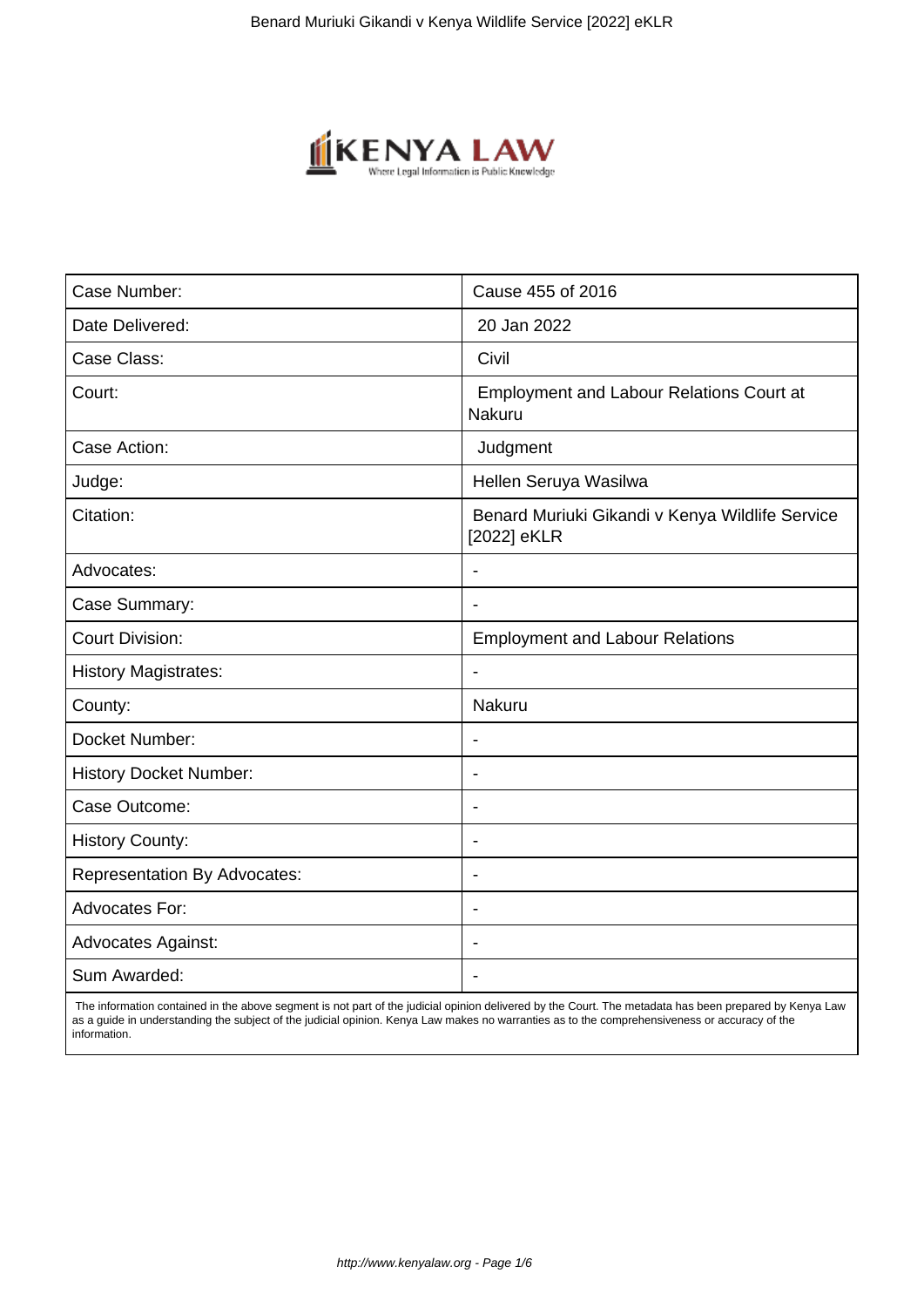## **REPUBLIC OF KENYA**

## **IN THE EMPLOYMENT AND LABOUR RELATIONS COURT AT NAKURU**

### **CAUSE NO.455 OF 2016**

**BENARD MURIUKI GIKANDI........................................CLAIMANT**

## **VERSUS**

## **KENYA WILDLIFE SERVICE................................. RESPONDENT**

## **JUDGMENT**

1. The Claimant herein filed a Memorandum of Claim dated  $11<sup>th</sup>$  November, 2016 on even date through the firm of Munene Chege and Company Advocates, claiming to have been constructively dismissed and to be compensated for the alleged unfair termination. He also sought for payment of leave allowance, overtime pay, off days and public holidays worked.

2. The summary of the claimant's case is that he was employed by the Respondent on  $20<sup>th</sup>$  June,  $2007$  as a grade 1 driver to drive the Respondent's motor vehicle in addition to other duties that he would be given from time to time.

3. The Claimant worked for the Respondent diligently till December 2013 when he was allegedly forced to resign due to harsh working conditions. He stated that the Respondent placed him on casual basis from the time of employment for more than 6 years, that he worked in the wild which was dangerous when he had not been trained how to handle risk if it arises. That he worked all days of the week without any rest day and mostly late into the night leaving him fatigued and demotivated and also that the claimant never went for leave and could work on all days including public Holidays without any extra pay or overtime pay.

4. That after resigning the Respondent did not pay him terminal dues forcing him to take up the issue with the county labour officer who wrote several demand letter including the one dated  $29<sup>th</sup>$  December, 2015 which did not elicit any response.

5. The claimant therefore prays for judgement against the Respondent for the following reliefs;

## **a) A declaration that the claimant's dismissal was unlawful, unjust and discriminative and the same amounts to constructive dismissal.**

**b) Off days/ public holidays and overtime arrears.**

- **c) Leave arrears**
- **d) Compensation for unfair termination/constructive dismissal**
- **e) An order compelling the Respondent to settle the outstanding benefits**
- **f) General damages**
- **g) Costs of the suit and interest thereof at Court rates**
- **h) Any other relief that this Court may deem fit to grant.**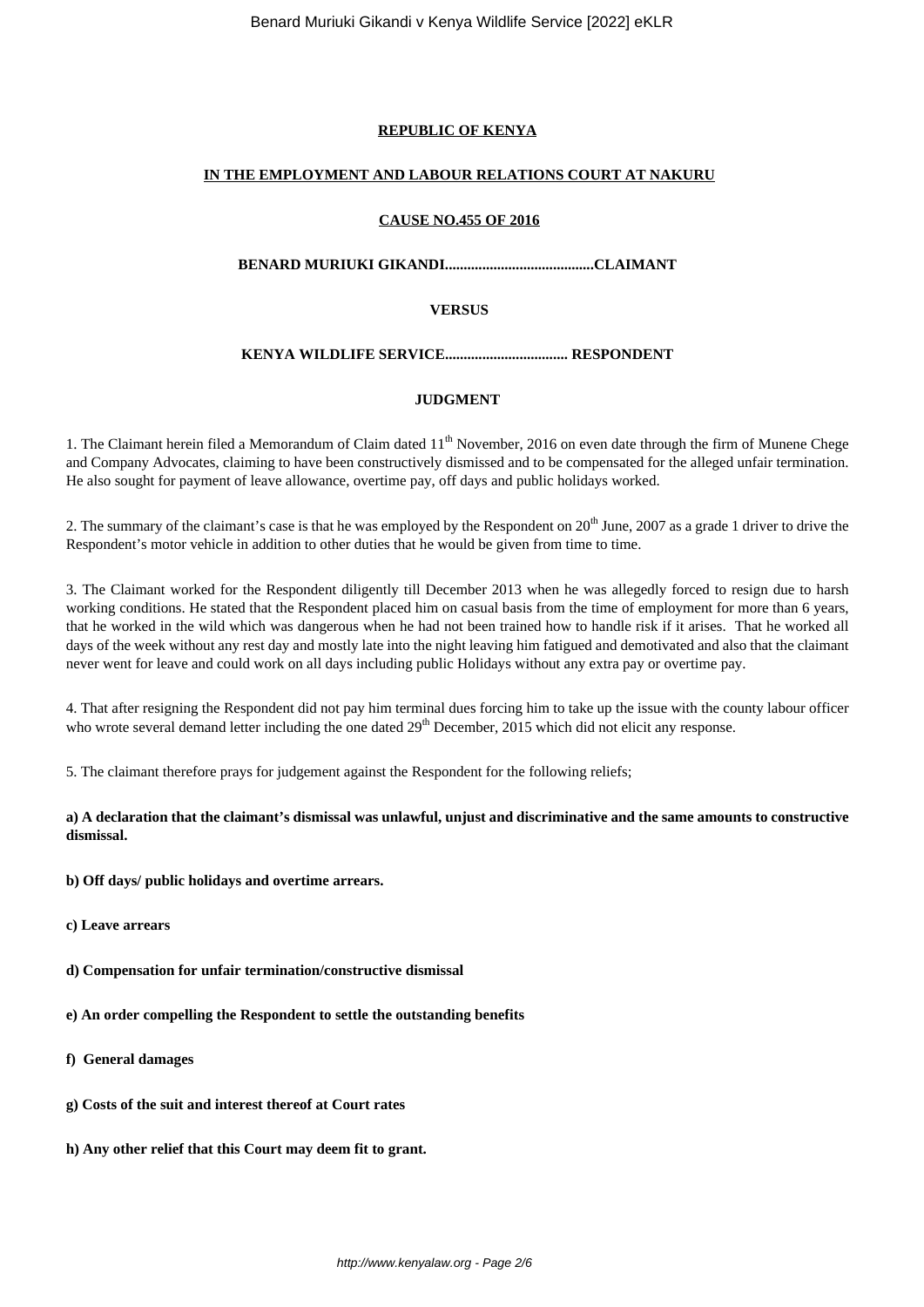6. The Respondent entered appearance on the  $24<sup>th</sup>$  January, 2017 and filed a reply to the clam on  $20<sup>th</sup>$  February, 2017.

7. The Respondent avers that it indeed employed the claimant sometimes in the year 2007 and deployed him to Nakuru National Park however that the claimant was terminated from service on 16<sup>th</sup> May, 2008.

8. After two years the claimant approached the Respondent and requested for re-engagement which the Respondent allowed however the terms of engagement changed. The Claimant was employed on a three months renewable contract which he agreed to the terms therein and worked till 16<sup>th</sup> December, 2013 when the claimant tendered in his letter of resignation claiming personal reasons.

9. The resignation was accepted by the Respondent on the  $21<sup>st</sup>$  January, 2014 and the Respondent advised the claimant to clear with it and that he would be paid for the 22 days worked in December, 2013.

10. The Respondent avers that the claimant agreed to the terms of engagement and signed the contract voluntarily and has never raised any complaint while at the Respondent employment. It was stated further that the claimant was engaged as a driver and not a ranger therefore the allegation that he was exposed to dangerous animals in the wild is not justifiable.

11. The working hours that the claimant worked were as per the law and never worked for any overtime as alleged.

12. The Respondent avers that it responded to the letter by the labour office on the 29<sup>th</sup> June, 2016 however that it did not receive any other correspondences from the labour office or the claimant.

13. The Respondent avers that the claimant was paid a consolidated sum therefore the claim of overtime, leave allowance and house allowance cannot stand.

14. The respondent then maintained that the claimant voluntarily resigned from employment and was not unfairly terminated as alleged. Further that his terminal dues being his salary and the certificate of service was to be collected after the claimant cleared with the Respondent which he is yet to clear.

#### **Hearing**

15. During hearing the claimant(CW-1) adopted his statement and list of documents filed and in addition testified that he was employed as a driver by the respondent and was at risk for the reason that poaching was on the rise at that time and he was not trained to handle the situation neither was he armed to protect himself. He stated that he was required to guard animals and worked in odd hours without any overtime pay. He stated that when he approached the Respondent he was told if he could not work under the said conditions then he should resign. That he opted to resign as the risk of being attacked by animals and poachers was in the rise and his bid to have him trained and armed fell on deaf ears. He also stated that he was not accommodated by the Respondent and was underpaid.

16. The claimant admitted receiving Kshs.50,000 being his salary arrears and leave arrears pay in the year 2018 after this suit was filed. He therefore now claims for service pay, overtime pay, 7 years leave not taken and for damages for the unfair termination.

17. Upon cross examination CW-1 testified that he was employed on a three months renewable contract. He admitted that he signed the contract without any coercion and the salary was a consolidated figure of Kshs. 10,494. He stated that he never claimed for the overtime while working at the Respondent neither did he complained of the harsh working environment. He also stated that he worked on public holidays and relied on his work ticket showing he worked on  $12<sup>th</sup>$  and  $24<sup>th</sup>$  December.

18. Upon further cross examination, he stated that he resigned because his work was no longer good for his health having to work excess hours and in dangerous conditions however that the letter of resignation did not state as much. He admitted that he never made any complaints herein while still an employee of the Respondent. He stated that after expiry of the contrary and before renewal the Respondent gave him 4 to 5 days off however that the said off days were not paid.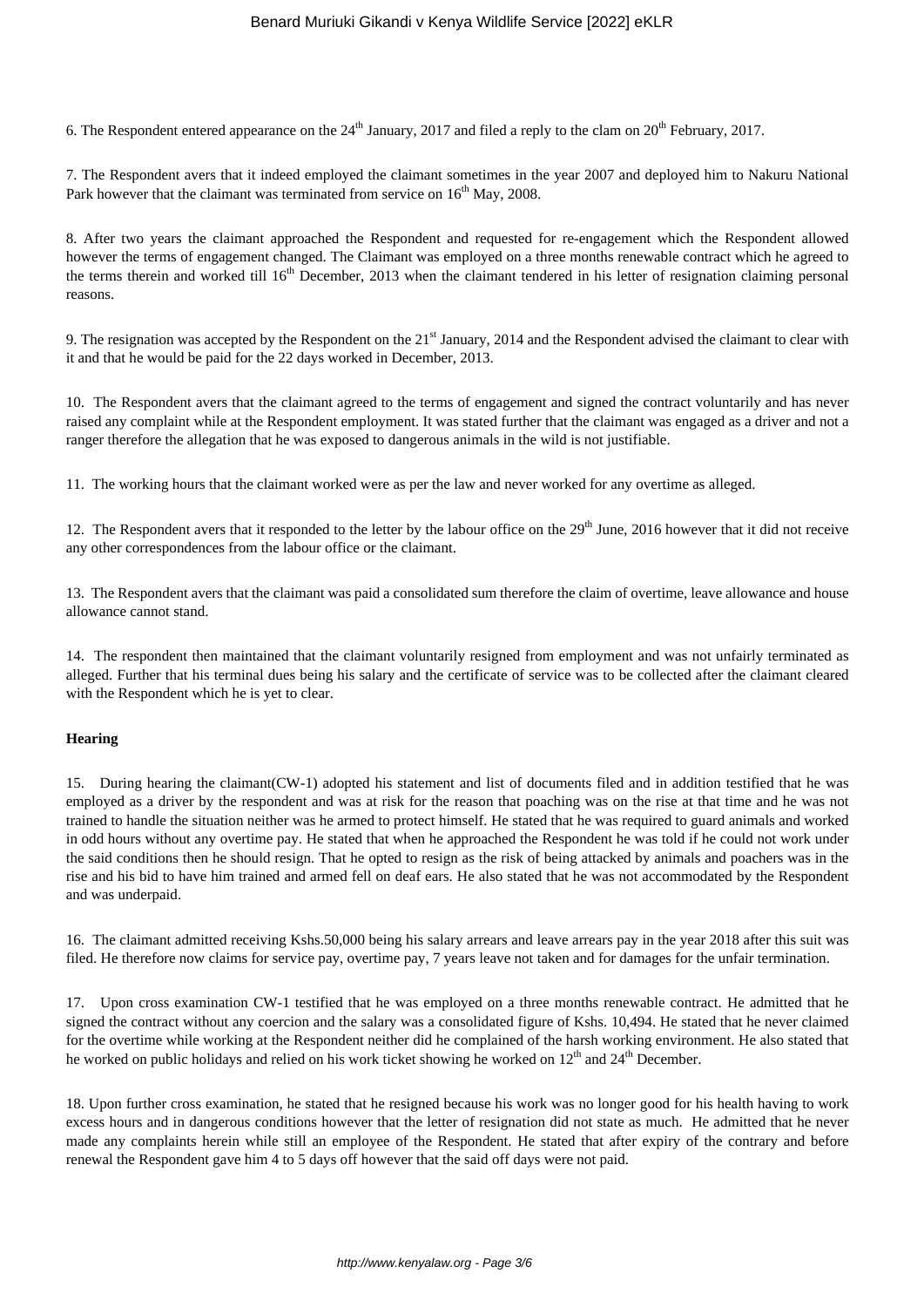19. The Respondent called one witness, Wilson Mulwa, as the RW-1 who testified that he was the Respondent's Human Resource Manager but now retired as from June, 2019.he relied on his witness statement of 12.11.2019 and produced document dated 17.12.2017 and the supplementary list dated 13.11.2019.

20. He testified that the parties herein have consented to resolved prayer (a) and (b) vide the consent dated 17.11.2019. On the unpaid overtime the witness testified that the issue herein was never raised with the Respondent. On the prayer for unpaid off days it was stated that the claimant was paid depending on hours worked. On the alleged public holidays worked the Respondent witness testified that there was no evidence that the claimant worked during public holidays.

21. With regard to the prayer for service pay, it was averred that the claimant worked on a fixed contract depending on availability of work therefore that the employment was not continuous to warrant payment of service pay.

22. On the prayer of underpayment, RW-1 testified that the prayer is time barred it having not been raised while the claimant was working for the Respondent.

23. He also testified that the claimant was not constructively dismissed as alleged rather that he voluntarily resigned from employment which resignation was accepted by the Respondent. Therefore that the prayers sought for compensation for unfair termination is not warranted.

24. Upon cross examination, RW-1 testified that the claimant worked for the Respondent from 2007 to 2013 with breaks in between. He stated that the claimant worked on three months' contracts which was renewable. He admitted that the claimant could have worked at odd hours and over weekends. He further stated that they paid the claimant his terminal dues of Kshs 50,352.50 which covered the 22 days worked in December and accumulated leave days of 78 days.

25. With regard to house allowance, RW-1 testified that the claimant was paid a consolidated salary which factored in the house allowance. He claimed that the claimant took 96 days off however that there are no documents to back up the said claim. Finally that the claimant was not paid service or severance pay.

## **Submissions.**

26. It was submitted for the claimant that the allegation that the claimant was terminated from employment in 2008 and re-engaged in 2010 is untrue for the reason that the Claimant produced contract of employment for  $10^{th}$  march, 2008,  $10^{th}$  July, 2008,  $16^{th}$ October, 20018 and contract for the entire 2009 signed on 23<sup>rd</sup> January, 30<sup>th</sup> April and 5<sup>th</sup> August 2009. It was argued that the claim by the Respondent was contrary to the law under Order 2 Rule 11 of the Civil Procedure Rules as read with section 61 of the Evidence Act.

27. It is the claimants submission that as much as there is a termination letter of  $16<sup>th</sup>$  May, 2008 the same never materialized as the claimant challenged the dismissal and while still in employment and the Respondent conceded to the Appeal and allowed the claimant to proceed with employment therefore the claimant did not at any point stop working for the Respondent from the time of employment in 2007 till his resignation in 2013.

28. It was submitted that the claimant never resigned willfully as alleged by the Respondent but that he was forced by the circumstances of his employment to resign therefore that the termination was constructively caused by the Respondent.in this they cited the case of **Emmanuel Mutisya Solomon V Agility Logistics Industrial Court cause No. 1448 of 2011** where Court defined constructive dismissal and also the Supreme Court of Canada case of **potter V New Brunswick Legal Aid Services Commission 2015 SCC 10** .

29. It was also submitted that the Probationary period in which the claimant was retained as a driver was in excess of six years when the law under section 42(2) of the Employment provides for probationary period of 6 months with an extension of another six months only.

30. It was then submitted for the claimant that they have proved their case on a balance of probability and therefore prayed for the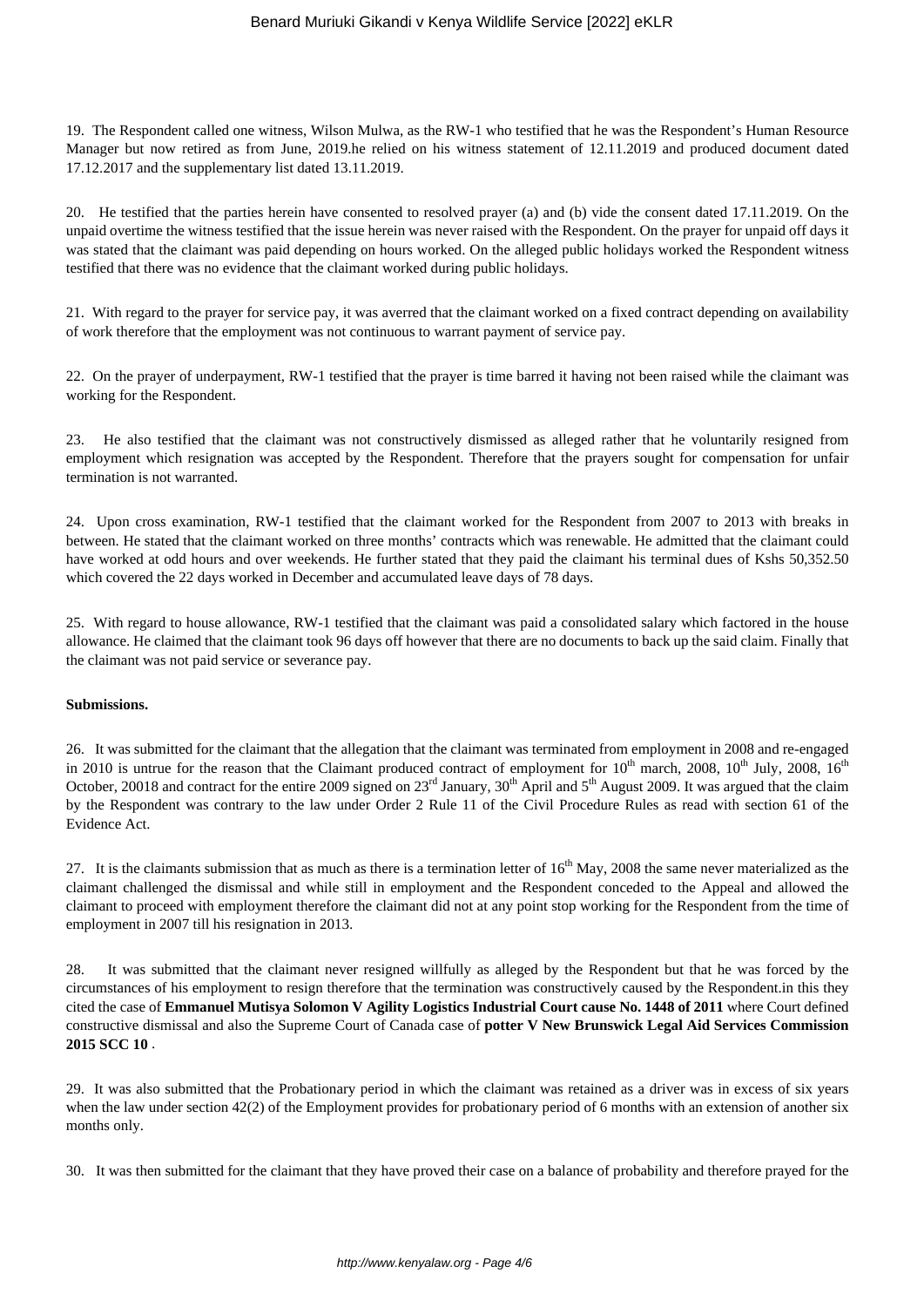claim to be allowed as prayed.

#### **Respondent's Submissions.**

31. The Respondent submitted on three issues: whether the claimant was a casual employee and if so whether his employment can be converted to regular employment under section 37 of the Employment Act, whether the claimant was unfairly terminated and whether the claimant is entitled to the reliefs sought.

32. On the first issue it was submitted that the claimant was engaged depending on availability of work and funds as seen in the payment vouchers of May 2009 and June 2009 where the claimant worked for 5 and 7 days respectively. It was argued therefore that the employment of the claimant was never on continuous basis therefore that the contract of employment never converted as envisaged under section 37 of the Employment Act.

33. On the second issue it was submitted that the claimant was engaged on a temporary contract which he agreed to the terms of engagement therein without raising any complaint. Subsequently that the claimant voluntarily on personal reason resigned from employment.

34. It was argued that there was no evidence adduced by the claimant to advance its argument of the prayer of underpayment, overtime work, leave allowance, when the law under section 107 and 108 of the Evidence Act requires that he who alleged must prove. In this they cited the case of **Milton Misanya V Aga Khan Hospital Kisumu[2017] eklr** where the Court cited the case of **Mari Kagai Ligaga v Cocacola East and central Africa Limited(Unreported)** and gave the basic ingredients for constructive dismissal which are as follows;

#### **a) The employer must be in breach of the contract of employment**

#### **b) The breach must be fundamental as to be considered a repudiatory breach**

## **c) The employee must resign in response to the breach**

## **d) The employee must not delay in resigning after the breach has taken place, otherwise the Court may find the breach waived.**

35. Accordingly, it was submitted that the claimant has not met the ingredients above for the claim of constructive dismissal, as the Claimant resigned 6 years after engagement at the Respondent therefore that the resignation could not have been caused by alleged terms of service.

36. It was further submitted that the claimant was not constructively dismissed rather that he resigned on his own volition therefore he is not entitled to the remedies sought.

37. I have examined the evidence and submissions of the parties herein. The claimant claim that he was treated unfairly and harshly by the respondent forcing him to resign from employment which he view as a constructive dismissal.

38. The respondent on the other hand aver that the claimant was terminated on  $16<sup>th</sup>$  May 2008. But in 2010, the claimant applied for a re-engagement by the respondent and he was subsequently appointed as a temporary driver a position he had for 3 months until 16<sup>th</sup> December 2013 when he resigned and the resignation was accepted.

39. From the documents produced by the claimant, he was on temporary appointment from  $10^{th}$  July to  $9^{th}$  October 2008, from  $17^{th}$ October, 2008 to 15<sup>th</sup> January 2009, from 23<sup>rd</sup> January 2009 to 22<sup>nd</sup> April 2009, from 30<sup>th</sup> April 2009 to 29<sup>th</sup> July 2010, from 2010 to May 2010, from May  $27<sup>th</sup>$  2010 to  $26<sup>th</sup>$  August 2010 etc.

40. From all these documents, it is apparent that the claimant worked for the respondents from 2008 to 2013 on temporary